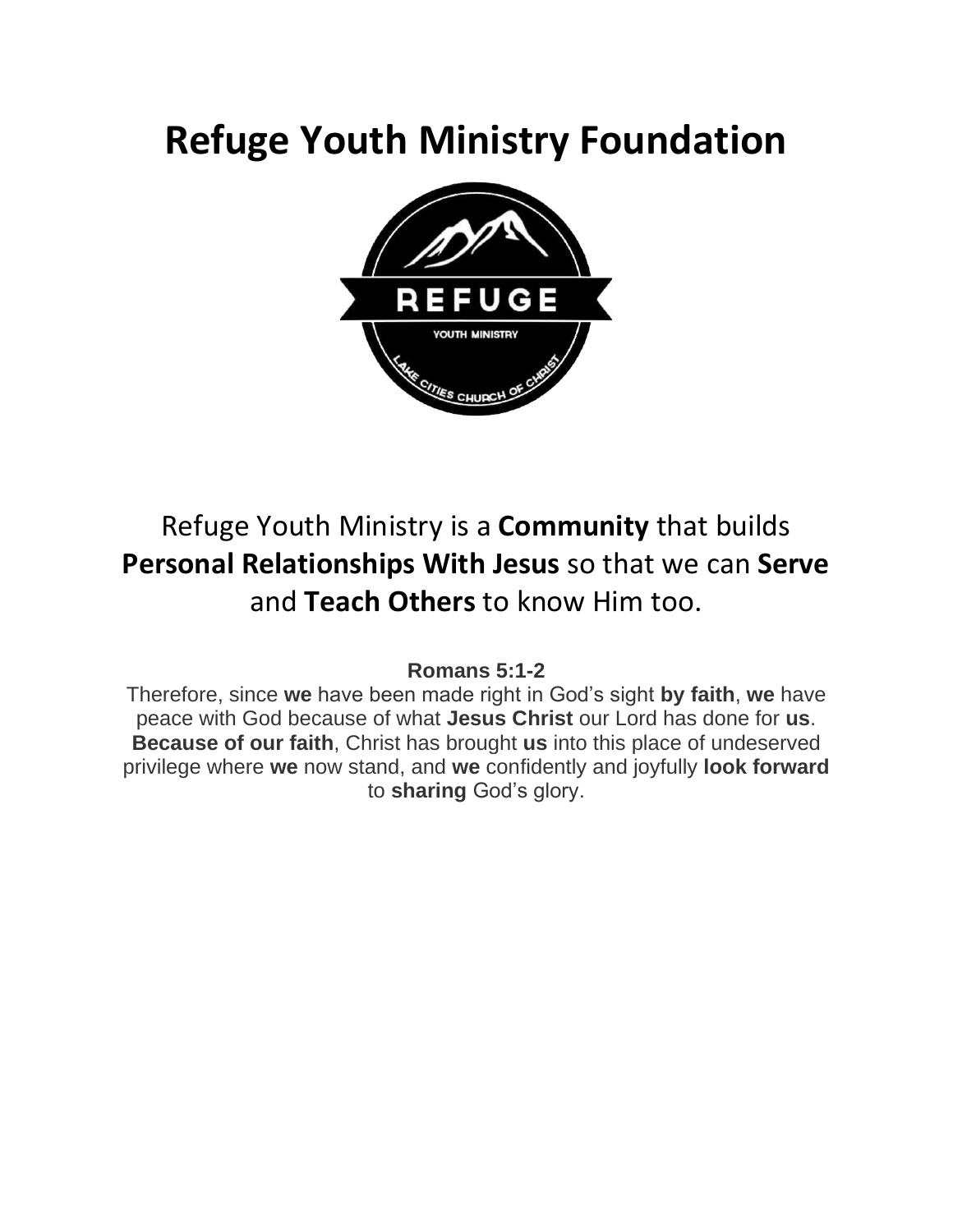## **Refuge Youth Ministry Goal**



#### Our Goal is reflected off our Foundation:

### Connect (Heb. 10:24-25)

Grow (Col. 1:9-14)

Serve (Matt. 5:16)

Go (Matt. 28:19-20)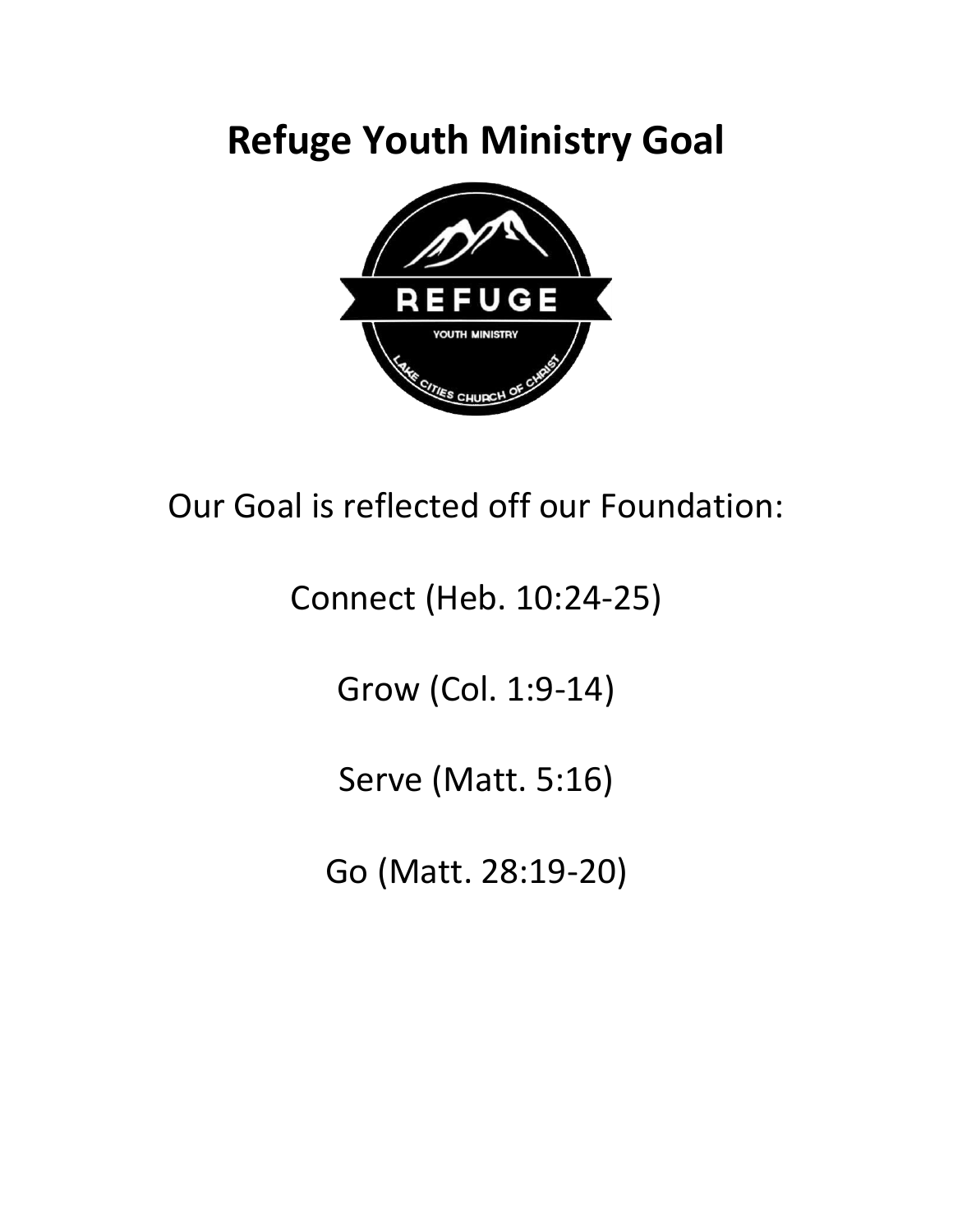## **Refuge Youth Ministry Lens**



This facet of our ministry philosophy is to provide a filter through which we can determine our success or failure in reaching our goal. We recognize that the way we determine achievement of a goal changes as we grow and mature. Thus, our aim is to map out the progression in spiritual development we hope occurs for students during their time in youth group.

At different stages, a student has a certain attitude about the youth group based on their maturity level. For each attitude, we have given a corresponding question a student might ask in reference to their involvement with a group or event.

|                                            | <b>Attitude</b>                                       | <b>Question</b>                       |
|--------------------------------------------|-------------------------------------------------------|---------------------------------------|
| $6th$ , $7th$ , and $8th$                  | What this group gives me                              | Who else is going?                    |
| 9 <sup>th</sup> and 10 <sup>th</sup> Grade | How this group grows me                               | How can I make sure I am<br>there?    |
| $11th$ and $12th$ Grade                    | How I grow this group<br>Or<br>What I give this group | Who else can I make sure<br>is there? |

Using this lens, we believe we will better evaluate a student's spiritual development in areas of Community, Growth, Service, and Outreach.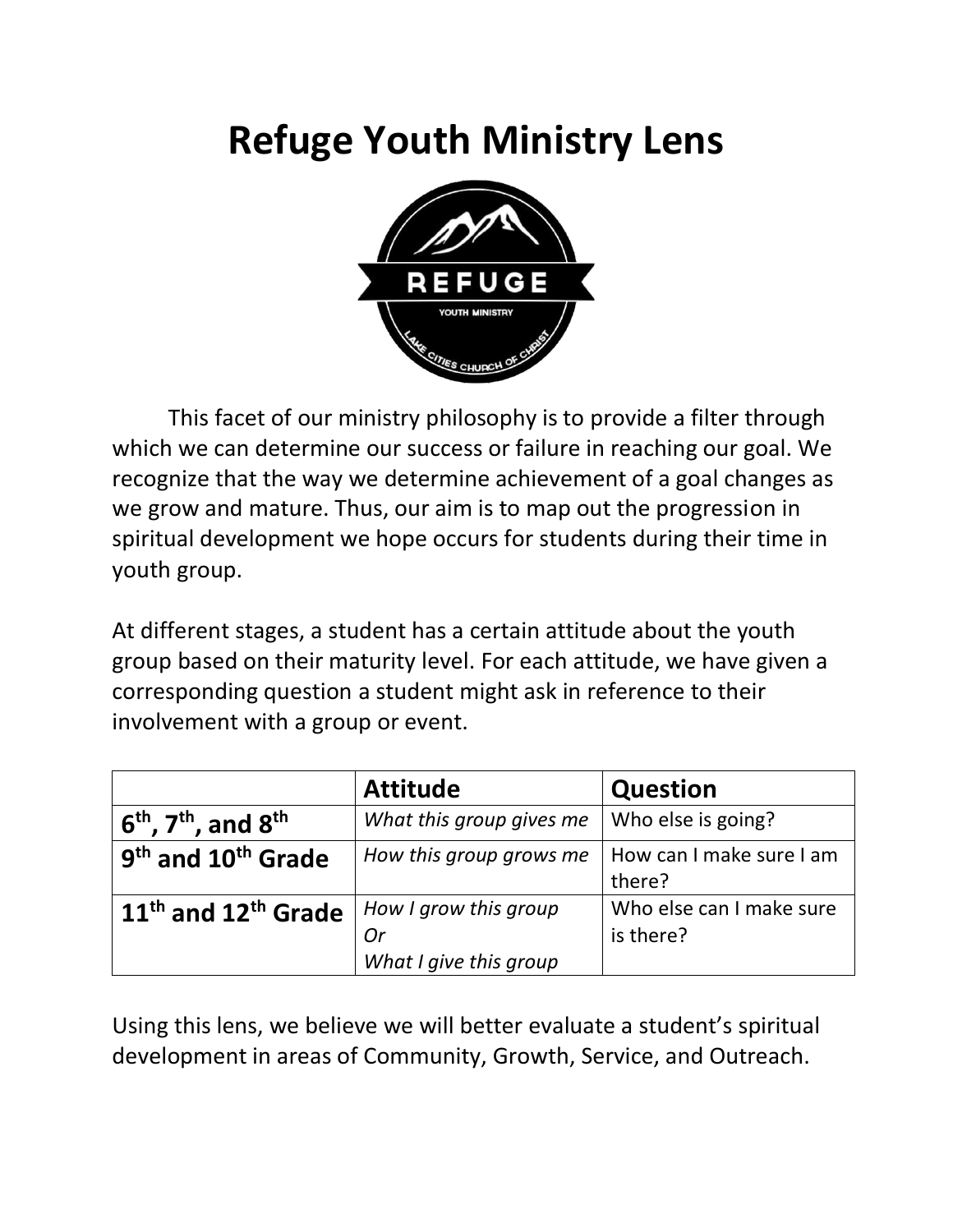# **Refuge Youth Ministry Seeing the Goal through the Lens**



Here, we combine the goal with the lens. In other words, if we expect students to be asking different questions as they move through the youth group then we should consequently understand that words like *Community* or *Outreach* will continuously take on new meaning as they grow, too.

|         | $6th$ , 7 <sup>th</sup> , and $8th$ | $9th$ and $10th$        | $11th$ and $12th$       |
|---------|-------------------------------------|-------------------------|-------------------------|
|         | grade                               | grade                   | grade                   |
|         | (Do it. Learning the                | (Want To Do It. Asking  | (Want To Help Others    |
|         | practice)                           | why. Checking motives.  | Do It. Removal of self. |
|         |                                     | Character development.) | Becoming so filled up   |
|         |                                     |                         | that you must pour out. |
|         |                                     |                         | Recognizing influence.) |
| Connect | <b>Being Present.</b>               | Priority. Choosing      | Purpose. Knowing        |
|         | Allowing ourselves to               | this over that.         | we are being looked     |
|         | try something new.                  | Participation.          | to in every word and    |
|         | Being vulnerable to                 | Engaging and being      | action. Using our       |
|         | connect with others.                | fully present. With     | influence to build      |
|         |                                     | disciplines, learning   | relationships.          |
|         |                                     | to open up to God.      |                         |
| Grow    | Recognizing the                     | Taking our faith        | Using opportunities     |
|         | cornerstone of faith.               | seriously and           | to walk along side of   |
|         | Allowing others to                  | developing habits       | other believers, ask    |
|         | guide our spiritual                 | that will help us gain  | tough questions, and    |
|         | walk.                               | knowledge and           | sparking growth in      |
|         |                                     | understanding           | each other.             |